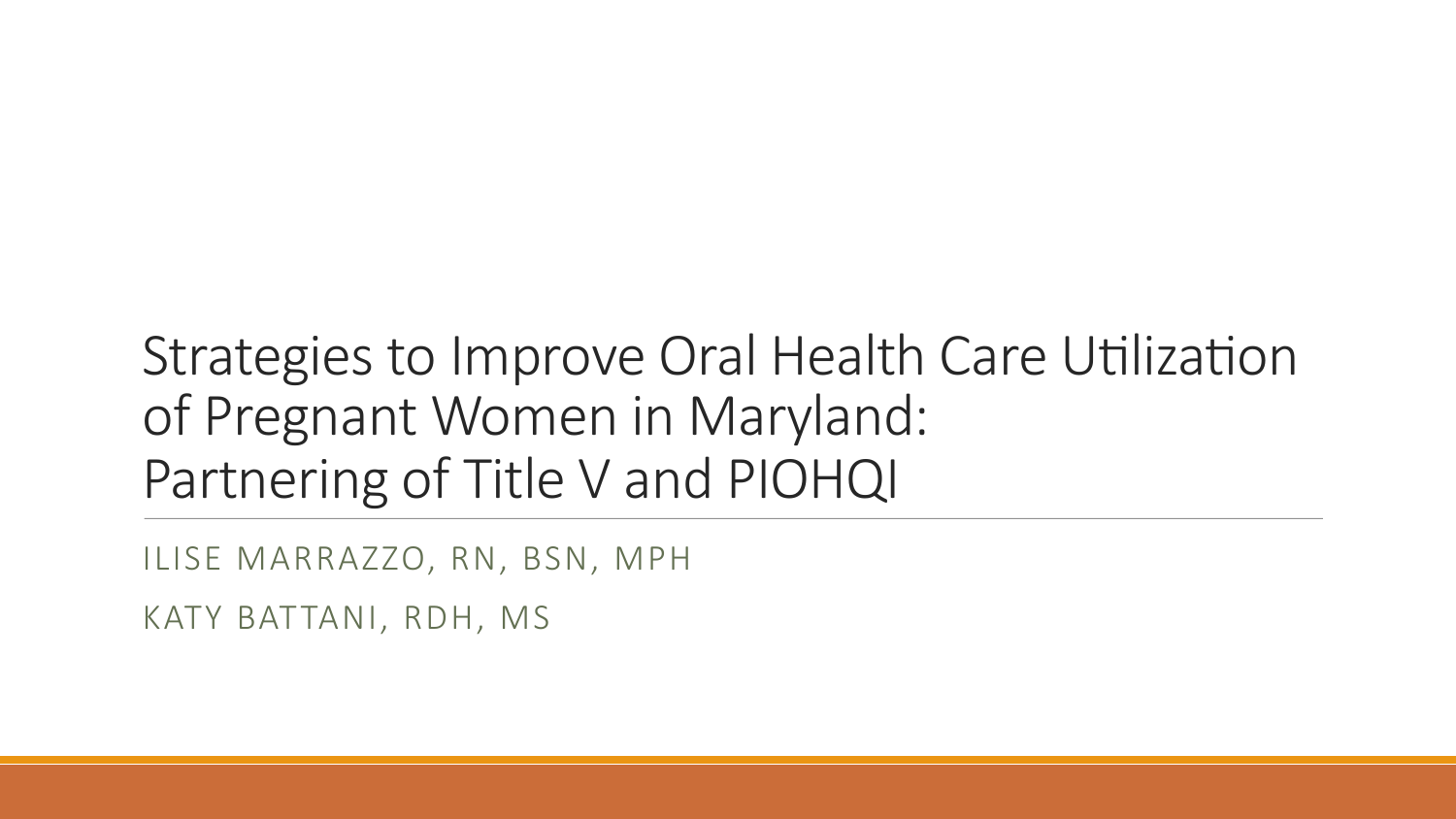# MD Partnership: Title V and Oral Health

- History of Title V and Oral Health
- •Selection of National Performance Measure 13
	- 13A: Percent of pregnant women who had a dental visit during pregnancy.
	- 13B: Percent of children and adolescents ages 1-17 who had a preventive dental visit in last year.
- •Home Visiting and Oral Health
	- Partnering with PIOHQI (Perinatal and Infant Oral Health Quality Improvement Grant Program)
	- Medicaid utilization of oral health care during pregnancy= 27%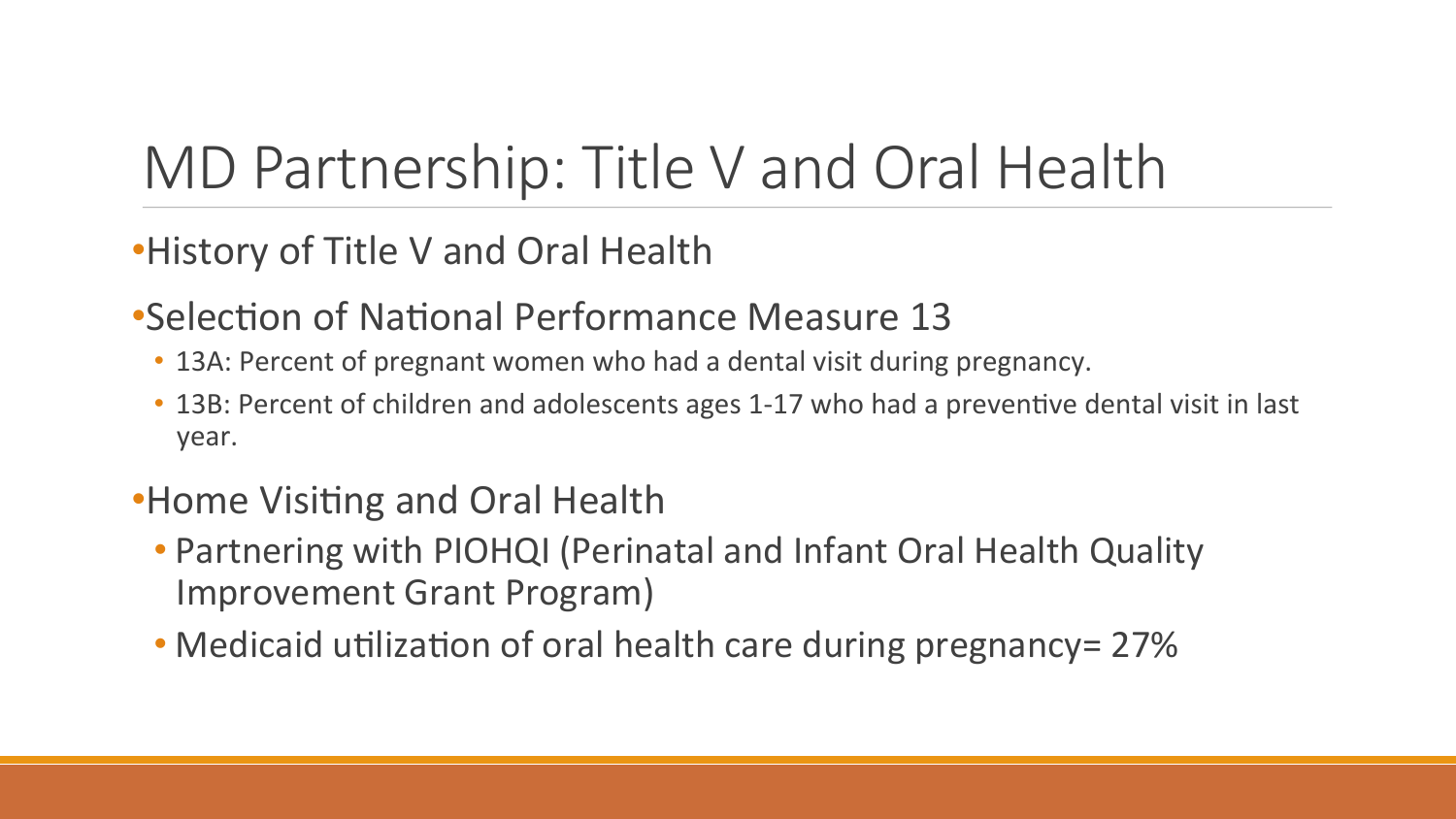# Improved Understanding

•University of Maryland College Park, School of Public Health, Center for Health **Literacy** 

•Interviews of low-income pregnant women to better understand barriers and facilitators to oral health care during pregnancy

•Surveys to assess knowledge, understanding, opinions and practices regarding:

- Dental caries etiology and prevention
- Medical and dental care during pregnancy
- Dental provider communication
- Health literacy
- Social & family supports during pregnancy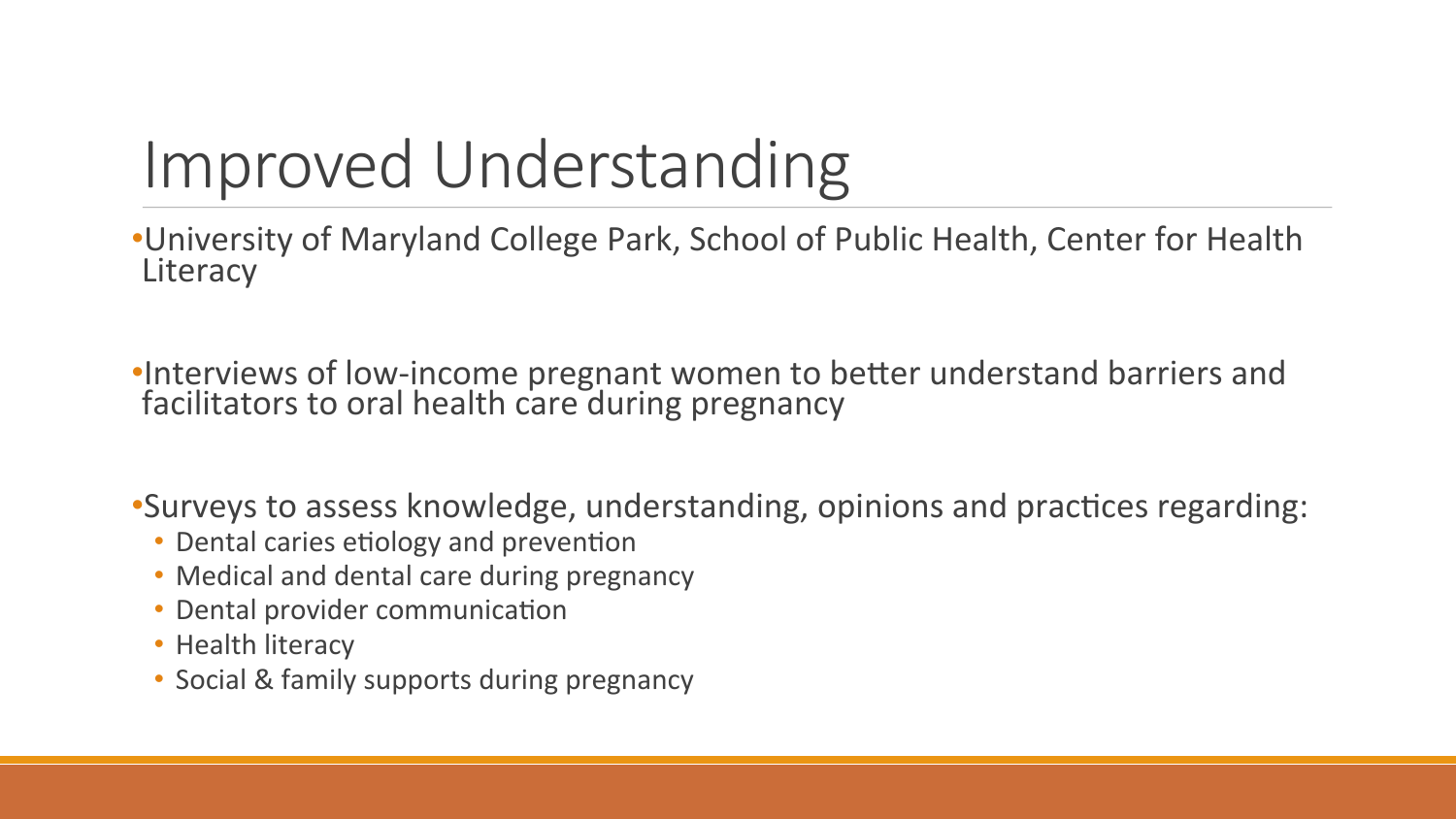# OB/GYN and Oral Health

• Working with two FQHCs (one urban, one rural) in Maryland to train OB/GYN providers on perinatal and infant oral health

•Explore ways to improve utilization of oral health care for pregnant women

- Oral health screening appointment prior to prenatal care
- Integration of oral health into OB/GYN prenatal care
	- Is oral health part of prenatal care? If yes, how and what? If not, why?
	- If woman does not have a dental home, does OB/GYN provider refer to a dental provider and what is the process? Is there a warm handoff and follow-up?
- Development and dissemination of state perinatal and infant oral health guidelines to dental and OB/GYN providers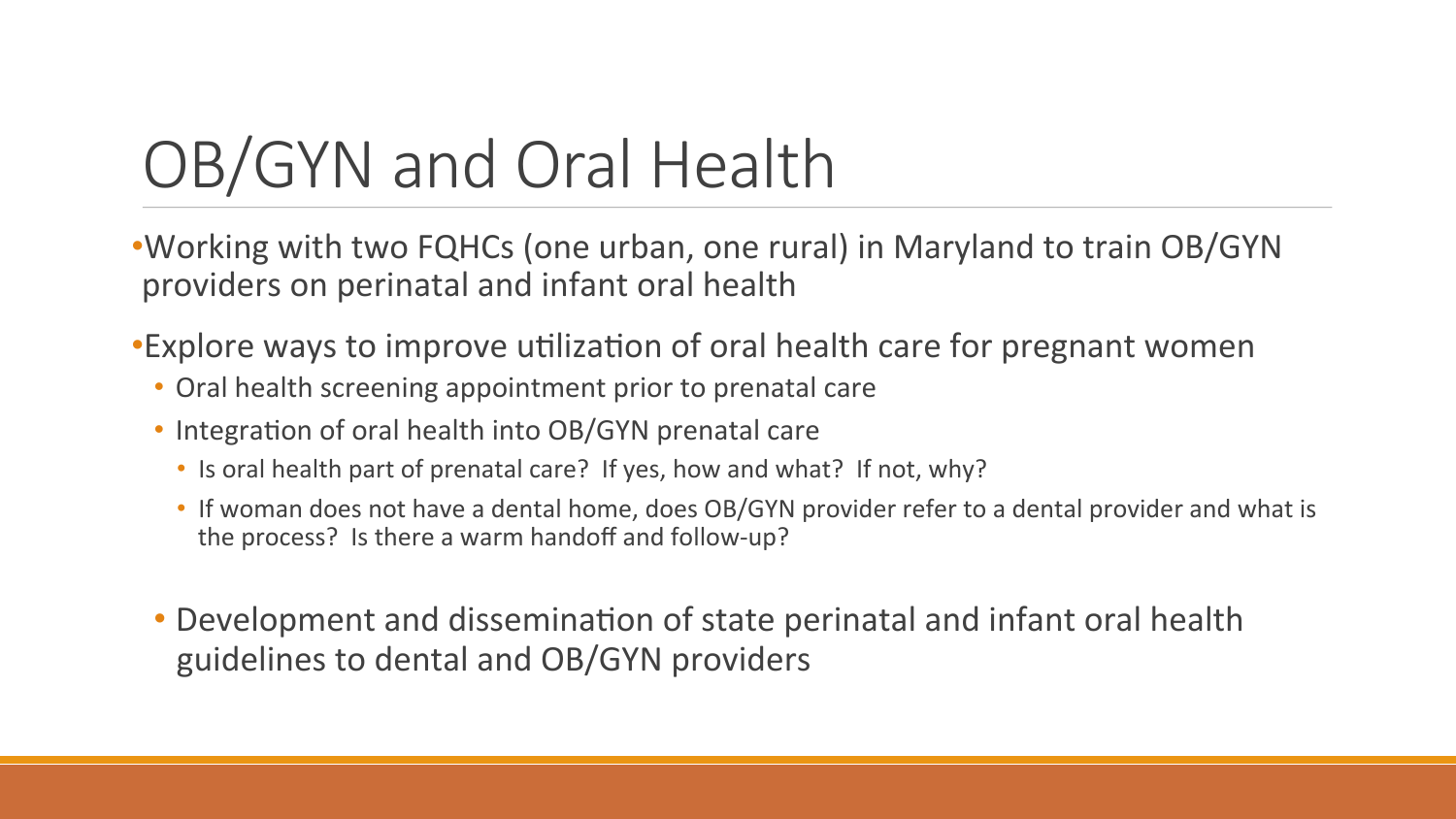# Home Visiting and Oral Health

• Statewide presentation on perinatal and infant oral health to home visitors and staff: September 2016

• Working with Healthy Family America programs to provide small group, in-depth training and to discuss integration methods and to share oral health resources

### •Quality Improvement

- Plan, do study, act
- Try and re-try to determine what works best

•Explore how oral health can be incorporated into home visiting curricula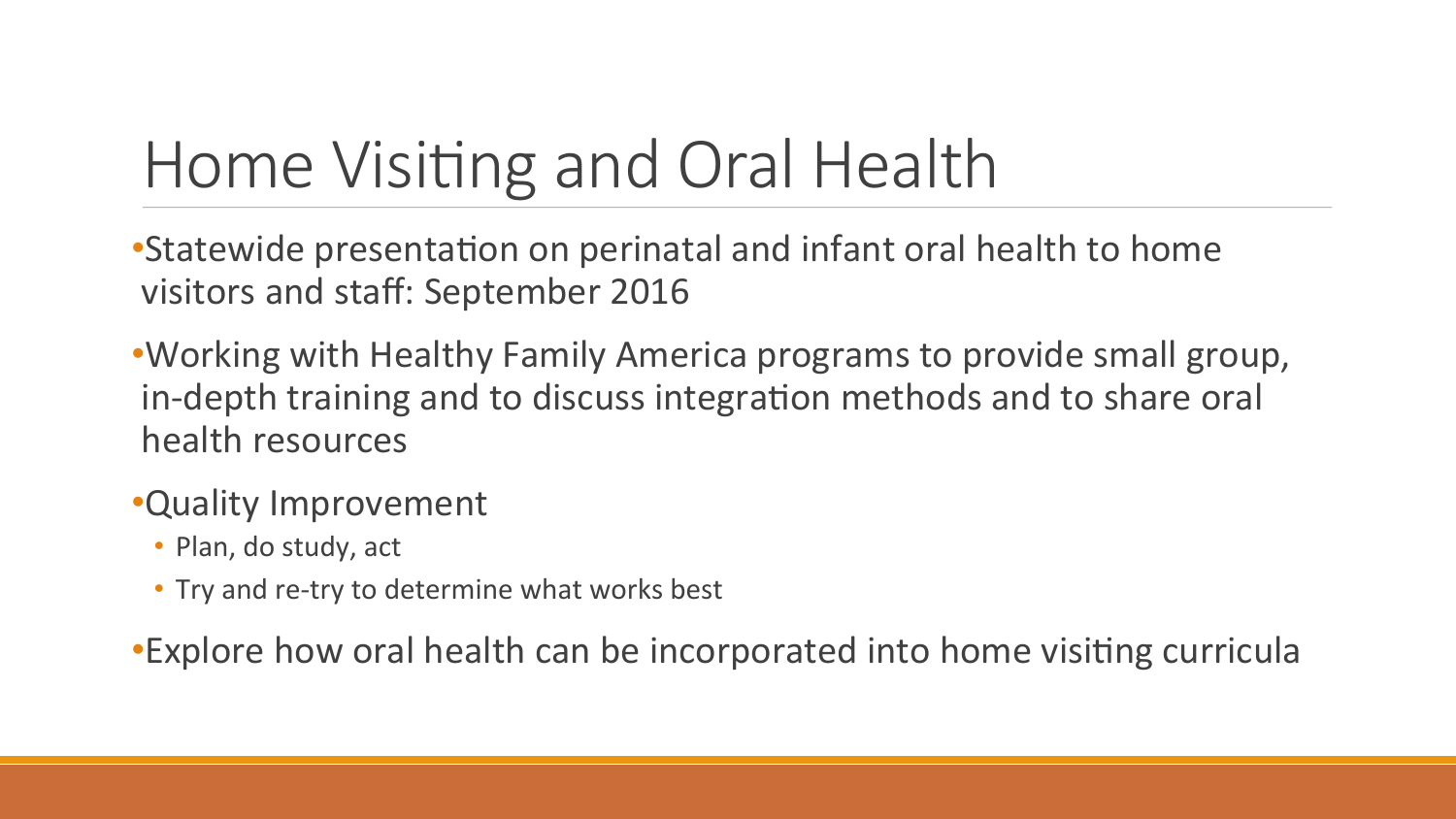# Outreach to Hispanic Women of Childbearing Age

• "Healthy Teeth, Healthy Kids" Oral Health *During Pregnancy campaign* 

- •8 week radio campaign on a popular Spanish-language station in Maryland
	- Radio advertisement
	- Four interviews
- •Pandora, Facebook, and YouTube ads
- •NEW brochure

La salud de su boca es importante durante el embarazo. Asegúrese de ver a un dentista tan pronto como sepa que está embarazada. Para más información o para encontrar un dentista: CLIC AQUÍ Maryland Dental<br>Action Coalition

Dientes sano:

liños sanos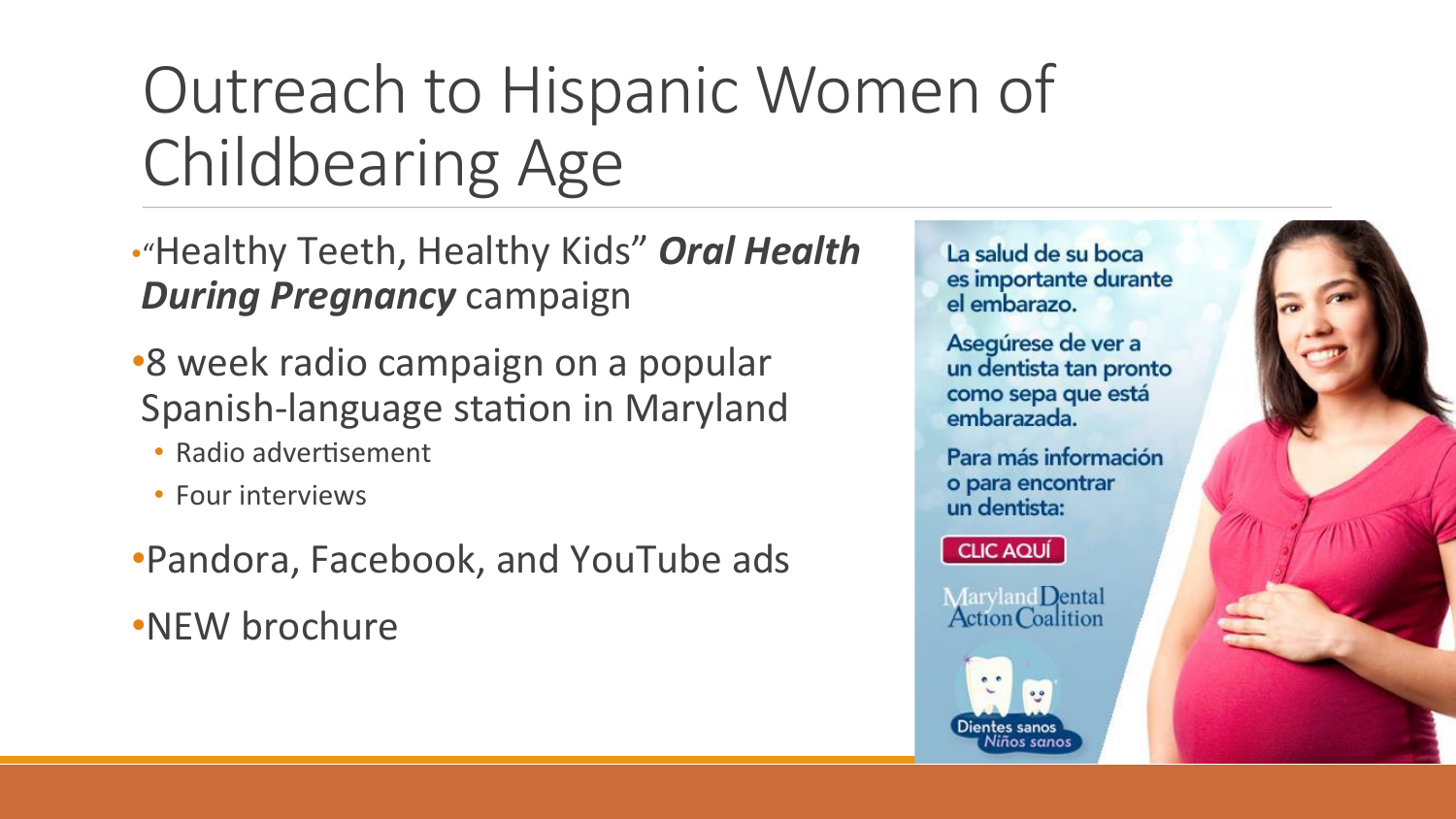### Did You Know?

Good oral health is important for your overall health and the health of your baby.

During pregnancy, changes in your body can cause your gums to be sore, red, puffy and bleed easily. If you have any of these conditions, see a dentist at once.

Make an appointment to see the dentist as soon as you know you are pregnant.

It is important to have healthy teeth and gums before you deliver so germs do not pass from your mouth to your baby's mouth.



**Oral Health is Important During** Pregnancy

Free dental care is available to pregnant women through Medicaid.

Find a dentist at: Healthy Teeth Healthy Kids.org

If you do not qualify for Medicaid, contact your county's health department to find a dentist.

Take care of your teeth and gums and go to the dentist during pregnancy. Do your best to keep you and your baby healthy!

#### Maryland Demal **Action Coalition**

This project was supported by the Health Resources and Services Administration (HRSA) of the U.S. Department of Health and Human Services (HHS), Grant Number: H47MC28476\*. Information/content and conclusions are those of the author and should not be construed as the official position or policy of, nor should any endorsements be inferred by HRSA, HHS or the U.S. Government

Give yourself a healthy mouth during pregnancy.

 $\bullet$   $\bullet$  $0<sup>o</sup>$ Healthy Teeth<br>Healthy Kids

www.HealthyTeethHealthyKids.org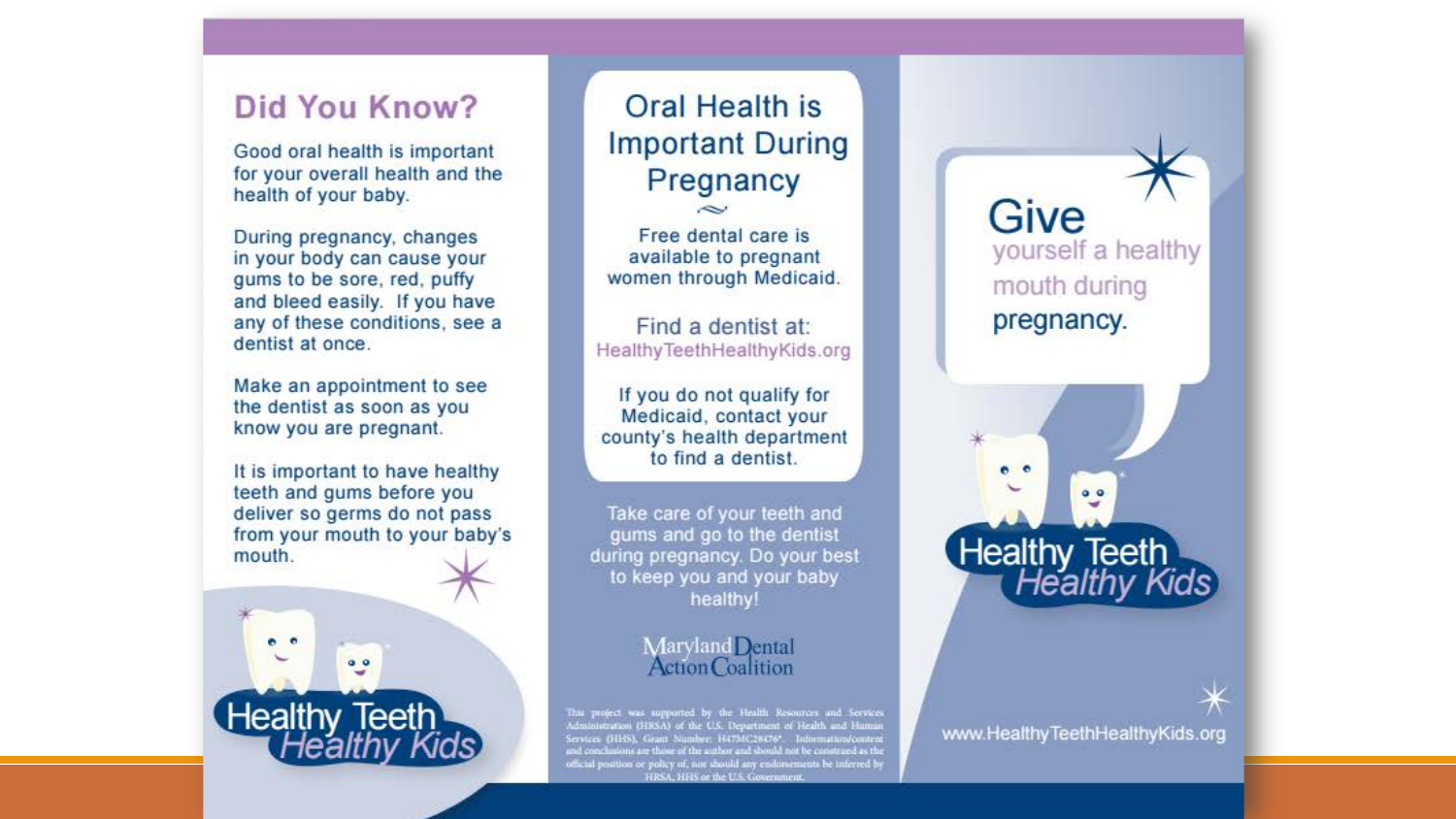### **Take Care of Your Mouth** When You are Pregnant

e e

 $^{\circ}$ 

Healthy Kids

### Three Reasons to See a **Dentist During Pregnancy**

Getting dental care while you are pregnant is:

1. Important. The health of your teeth and gums affects the health of you and your baby. If your mouth is healthy, you'll be giving your baby a healthy start!

2. Safe. Getting dental care while you are pregnant is safe. That includes x-rays, fillings and having your teeth cleaned

3. Covered, Medicaid covers dental care during pregnancy.

> To find a dentist visit: HealthyTeethHealthyKids.org

⋇

#### **Brush**

Brush twice a day with fluoride toothpaste. Fluoride prevents cavities.



**Floss** 

Floss once a day to prevent red. puffy gums.

### **Drink Water**

Drinking water is healthy for you and your baby. Most tap water in Maryland contains fluoride. Fluoride prevents cavities.

### **Choose Healthy Foods** and Drinks

Eat fruits, vegatables, wholegrain bread or crackers and dairy products. Avoid sweets like candy, cookies, cake and sugary drinks.

### **Visit the Dentist**

Make an appointment to see a dentist as soon as you know you are pregnant. It is just as important as going to the doctor. Tell your dentist you are pregnant and Healthy Teeth about any changes in your mouth.